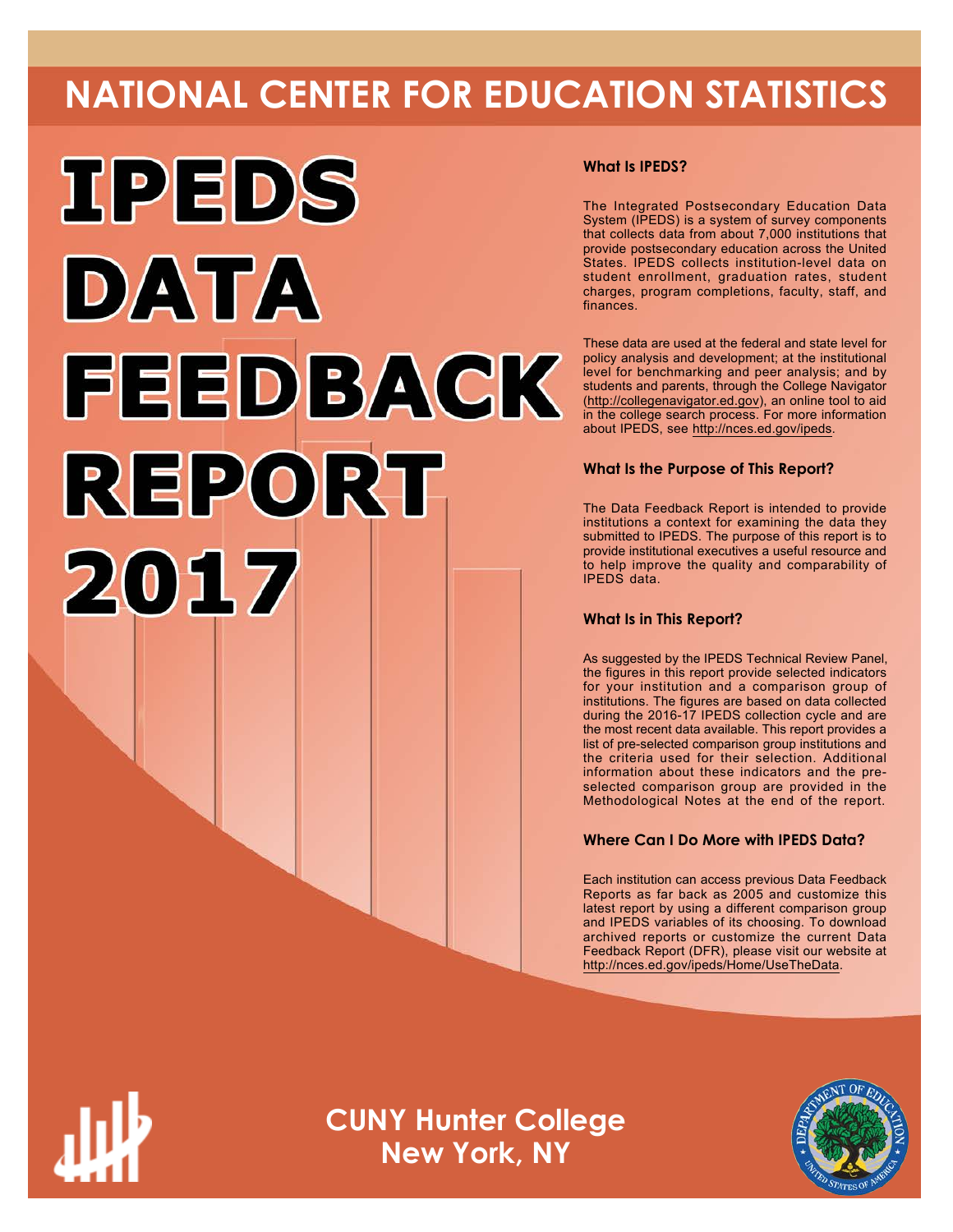# **COMPARISON GROUP**

Comparison group data are included to provide a context for interpreting your institution's statistics. If your institution did not define a custom comparison group for this report by July 14, 2017 NCES selected a comparison group for you. (In this case, the characteristics used to define the comparison group appears below.) The Customize Data Feedback Report functionality on the IPEDS Data Center at this provided link [\(http://nces.ed.gov/ipeds/datacenter/\)](http://nces.ed.gov/ipeds/datacenter/) can be used to reproduce the figures in this report using different peer groups.

Using some of your institution's characteristics, a group of comparison institutions was selected for you. The characteristics include Carnegie Classification of Masters Colleges and Universities (larger programs), public and enrollment of a similar size. This comparison group includes the following 31 institutions:

- Appalachian State University (Boone, NC)
- California Polytechnic State University-San Luis Obispo (San Luis Obispo, CA)
- California State Polytechnic University-Pomona (Pomona, CA)
- California State University-Chico (Chico, CA)
- California State University-East Bay (Hayward, CA)
- California State University-Long Beach (Long Beach, CA)
- California State University-Los Angeles (Los Angeles, CA)
- California State University-Northridge (Northridge, CA)
- California State University-Sacramento (Sacramento, CA)
- California State University-San Bernardino (San Bernardino, CA)
- CUNY Bernard M Baruch College (New York, NY)
- CUNY Brooklyn College (Brooklyn, NY) CUNY Queens College (Queens, NY)
- Eastern Kentucky University (Richmond, KY)
- Florida Gulf Coast University (Fort Myers, FL)
- Grand Valley State University (Allendale, MI)
- James Madison University (Harrisonburg, VA)
- Minnesota State University-Mankato (Mankato, MN)
- Missouri State University-Springfield (Springfield, MO)
- San Jose State University (San Jose, CA)
- Southern Illinois University-Edwardsville (Edwardsville, IL)
- Towson University (Towson, MD)
- Troy University (Troy, AL)
- University of Central Oklahoma (Edmond, OK)
- University of Maryland-University College (Adelphi, MD)
- University of North Carolina Wilmington (Wilmington, NC)
- University of North Florida (Jacksonville, FL)
- Weber State University (Ogden, UT)
- West Chester University of Pennsylvania (West Chester, PA)
- Western Kentucky University (Bowling Green, KY)
- Western Washington University (Bellingham, WA)

#### **The figures in this report have been organized and ordered into the following topic areas:**

| 1) Admissions (only for non-open-admissions schools) | Fig. 1 and 2                       | Pq. 3          |
|------------------------------------------------------|------------------------------------|----------------|
| 2) Student Enrollment                                | Fig. 3 and 4                       | Pq. 3 and 4    |
| 3) Awards                                            | Fig. 5                             | Pg. 4          |
| 4) Charges and Net Price                             | Fig. 6 and 7                       | Pg. 4          |
| 5) Student Financial Aid                             | Fig. 8, 9, 10 and 11               | Pg. 5          |
| 6) Military Benefits*                                | [No charts applicable]             |                |
| 7) Retention and Graduation Rates                    | Fig. 12, 13, 14, 15, 16, 17 and 18 | Pg. 6, 7 and 8 |
| 8) Finance                                           | Fig. 19 and 20                     | Pg. 9          |
| 9) Staff                                             | Fig. 21 and 22                     | Pq. 9          |
| 10) Libraries*                                       | [No charts applicable]             |                |

\*These figures only appear in customized Data Feedback Reports (DFR), which are available through Use the Data portal on the IPEDS website.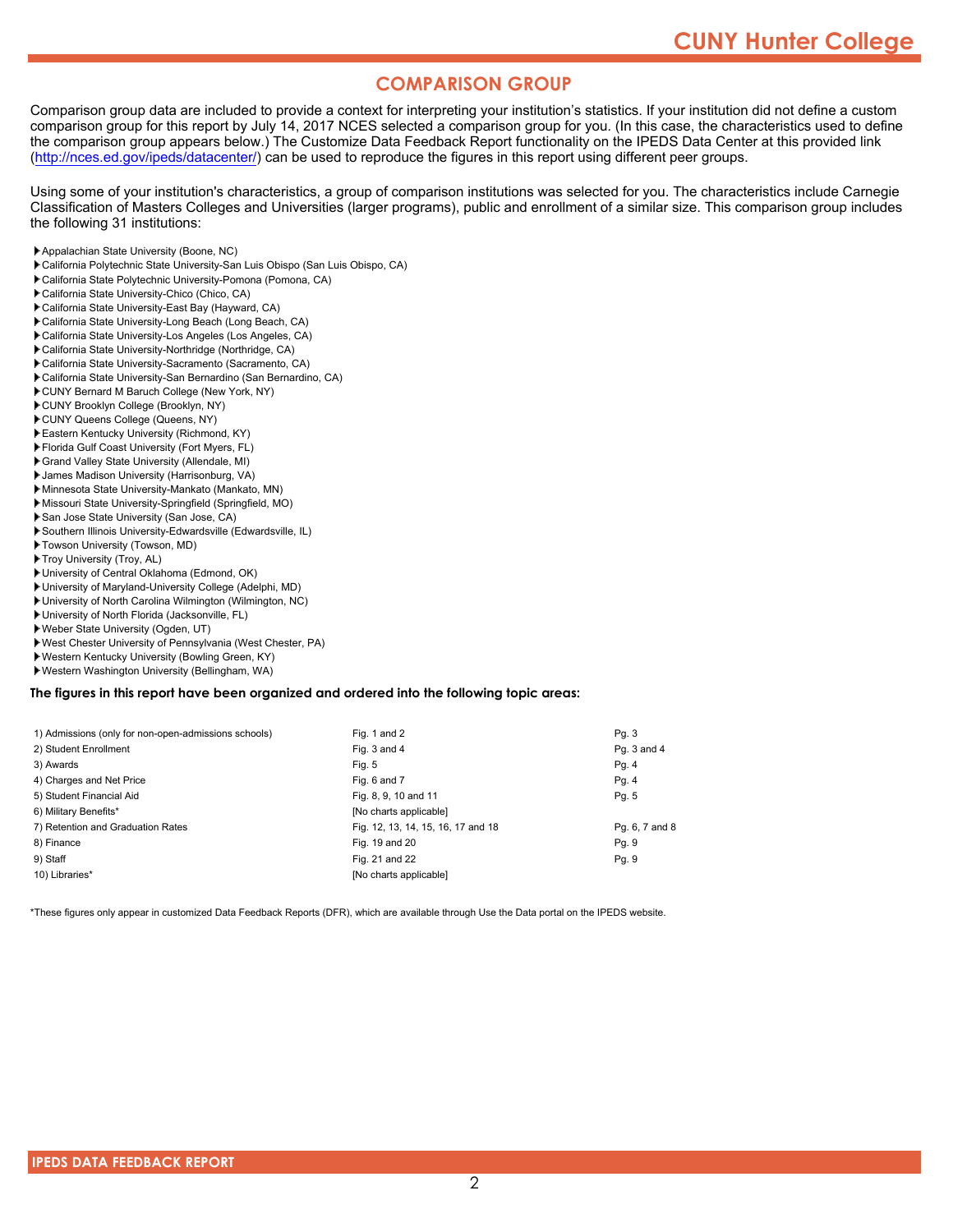**Figure 1. Number of first-time undergraduate students who applied, were admitted, and enrolled full and part time: Fall 2016**



NOTE: Admissions data are presented only for institutions that do not have an open admission policy, and apply to first-time, degree/certificate-seeking undergraduate students only. For details, see the Methodological Notes. N is the number of institutions in the comparison group.

SOURCE: U.S. Department of Education, National Center for Education Statistics, Integrated Postsecondary Education Data System (IPEDS): Winter 2016-17, Admissions component.





NOTE: Admissions data are presented only for institutions that do not have an open admission policy, and apply to first-time, degree/certificate-seeking undergraduate students only. For details, see the Methodological Notes. Median values for the comparison group will not add to 100%. See "Use of Median Values for Comparison Group" for how median values are determined. N is the number of institutions in the comparison group.

SOURCE: U.S. Department of Education, National Center for Education Statistics, Integrated Postsecondary Education Data System (IPEDS): Winter 2016-17, Admissions component.

# **Figure 3. Percent of all students enrolled, by race/ethnicity, and percent of students who are women: Fall 2016**



**The Comparison Group Median (N=31)** Comparison Group Median (N=31)

NOTE: For more information about disaggregation of data by race and ethnicity, see the Methodological Notes. Median values for the comparison group will not add to 100%. See "Use of Median Values for Comparison Group" for how median values are determined. N is the number of institutions in the comparison group.

SOURCE: U.S. Department of Education, National Center for Education Statistics, Integrated Postsecondary Education Data System (IPEDS): Spring 2017, Fall Enrollment component.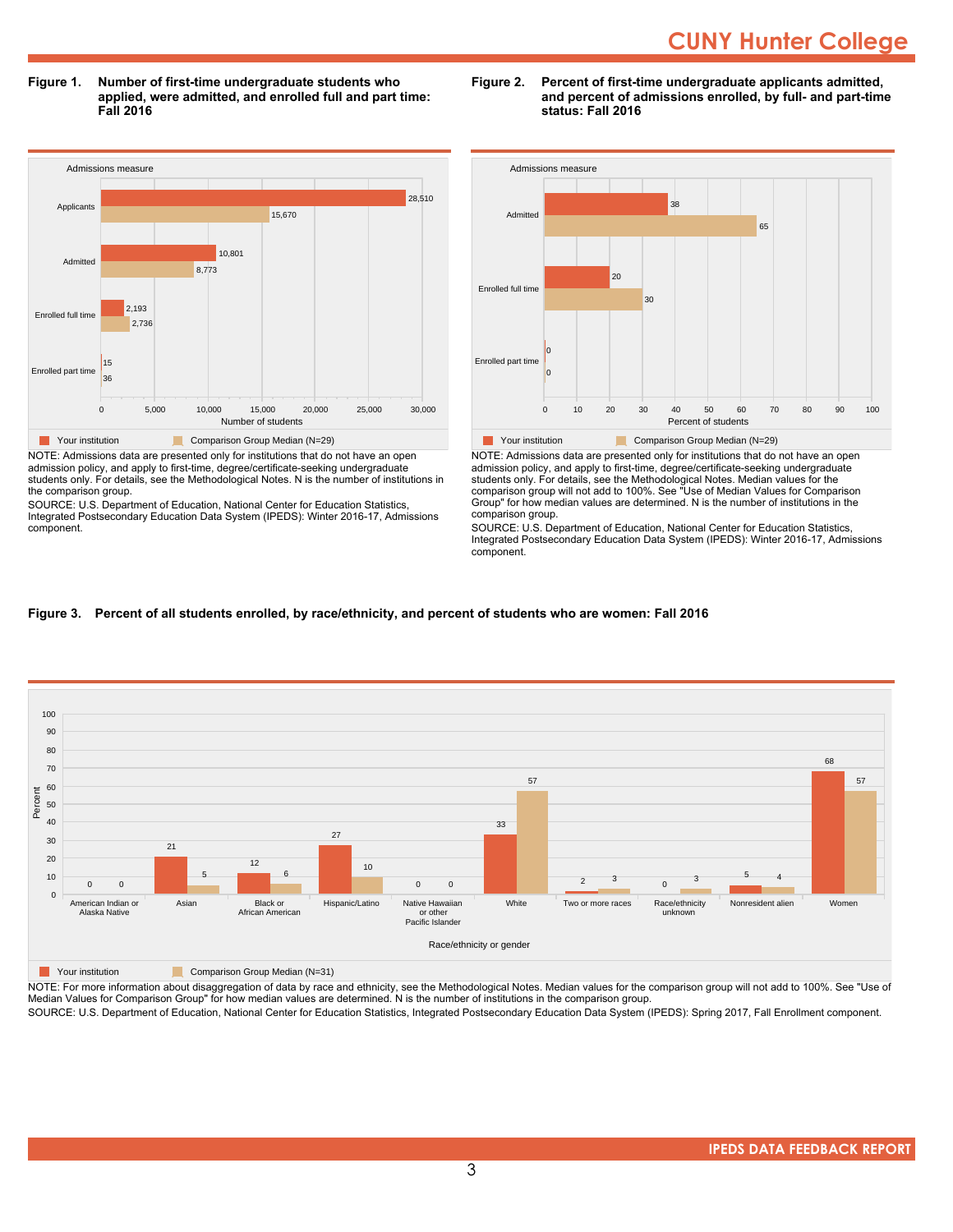**Figure 4. Unduplicated 12-month headcount of all students and of undergraduate students (2015-16), total FTE enrollment (2015-16), and full- and part-time fall enrollment (Fall 2016)**



NOTE: For details on calculating full-time equivalent (FTE) enrollment, see Calculating FTE in the Methodological Notes. Total headcount, FTE, and full- and part-time fall enrollment include both undergraduate and postbaccalaureate students, when applicable. N is the number of institutions in the comparison group.

SOURCE: U.S. Department of Education, National Center for Education Statistics, Integrated Postsecondary Education Data System (IPEDS): Fall 2016, 12-month Enrollment component and Spring 2017, Fall Enrollment component.

#### **Figure 6. Academic year tuition and required fees for full-time, first -time degree/certificate-seeking undergraduates: 2013-14 to 2016-17**



NOTE: The tuition and required fees shown here are the lowest reported from the categories of in-district, in-state, and out-of-state. N is the number of institutions in the comparison group.

SOURCE: U.S. Department of Education, National Center for Education Statistics, Integrated Postsecondary Education Data System (IPEDS): Fall 2016, Institutional Characteristics component.

**Figure 5. Number of degrees awarded, by level: 2015-16**



NOTE: For additional information about postbaccalaureate degree levels, see the Methodology Notes. N is the number of institutions in the comparison group. SOURCE: U.S. Department of Education, National Center for Education Statistics, Integrated Postsecondary Education Data System (IPEDS): Fall 2016, Completions component.

#### **Figure 7. Average net price of attendance for full-time, first-time degree/certificate-seeking undergraduate students, who were awarded grant or scholarship aid: 2013-14 to 2015- 16**



NOTE: Average net price is for full-time, first-time degree/certificate-seeking undergraduate students and is generated by subtracting the average amount of federal, state/local government, and institutional grant and scholarship awarded aid from the total cost of attendance. Total cost of attendance is the sum of published tuition and required fees, books and supplies, and the average room and board and other expenses. For details, see the Methodological Notes. N is the number of institutions in the comparison group.

SOURCE: U.S. Department of Education, National Center for Education Statistics, Integrated Postsecondary Education Data System (IPEDS): Fall 2016, Institutional Characteristics component and Winter 2016-17, Student Financial Aid component.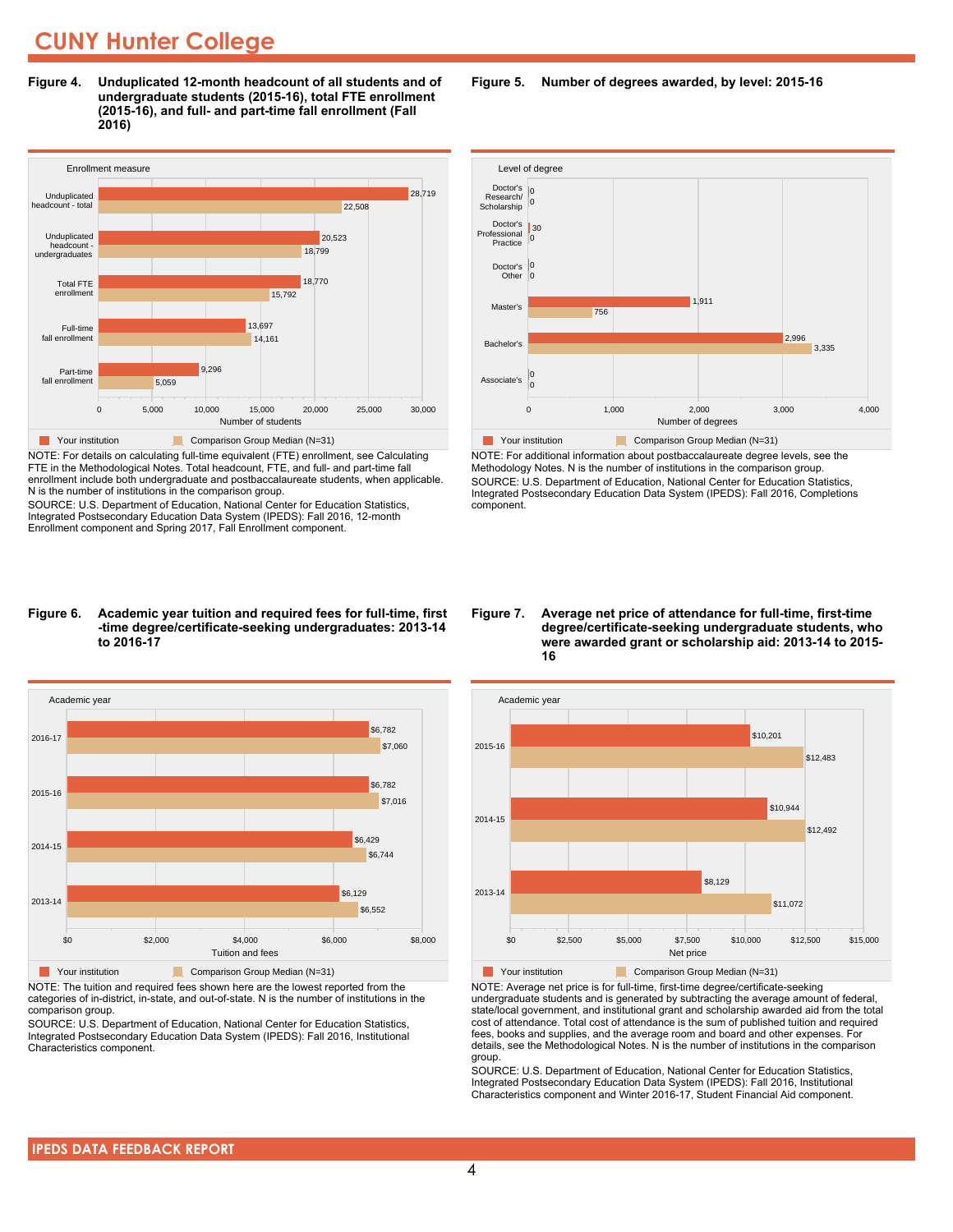**Figure 8. Percent of full-time, first-time degree/certificate-seeking undergraduate students who were awarded grant or scholarship aid from the federal government, state/local government, or the institution, or loans, by type of aid: 2015-16**



NOTE: Any grant aid above includes grant or scholarship aid awarded from the federal government, state/local government, or the institution. Federal grants includes Pell grants and other federal grants. Any loans includes federal loans and other loans awarded to students. For details on how students are counted for financial aid reporting, see Cohort Determination in the Methodological Notes. N is the number of institutions in the comparison group.

SOURCE: U.S. Department of Education, National Center for Education Statistics, Integrated Postsecondary Education Data System (IPEDS): Winter 2016-17, Student Financial Aid component.

#### **Figure 10. Percent of all undergraduates awarded aid, by type of aid: 2015-16**



NOTE: Any grant aid above includes grant or scholarship aid awarded from the federal government, state/local government, the institution, or other sources. Federal loans includes only federal loans awarded to students. N is the number of institutions in the comparison group.

SOURCE: U.S. Department of Education, National Center for Education Statistics, Integrated Postsecondary Education Data System (IPEDS): Winter 2016-17, Student Financial Aid component.





NOTE: Any grant aid above includes grant or scholarship aid awarded from the federal government, state/local government, or the institution. Federal grants includes Pell grants and other federal grants. Any loans includes federal loans and other loans awarded to students. Average amounts of aid were calculated by dividing the total aid awarded by the total number of recipients in each institution. N is the number of institutions in the comparison group.

SOURCE: U.S. Department of Education, National Center for Education Statistics, Integrated Postsecondary Education Data System (IPEDS): Winter 2016-17, Student Financial Aid component.

#### **Figure 11. Average amount of aid awarded to all undergraduates, by type of aid: 2015-16**



NOTE: Any grant aid above includes grant or scholarship aid from the federal government, state/local government, the institution, or other sources. Federal loans includes federal loans to students. Average amounts of aid were calculated by dividing the total aid awarded by the total number of recipients in each institution. N is the number of institutions in the comparison group.

SOURCE: U.S. Department of Education, National Center for Education Statistics, Integrated Postsecondary Education Data System (IPEDS): Winter 2016-17, Student Financial Aid component.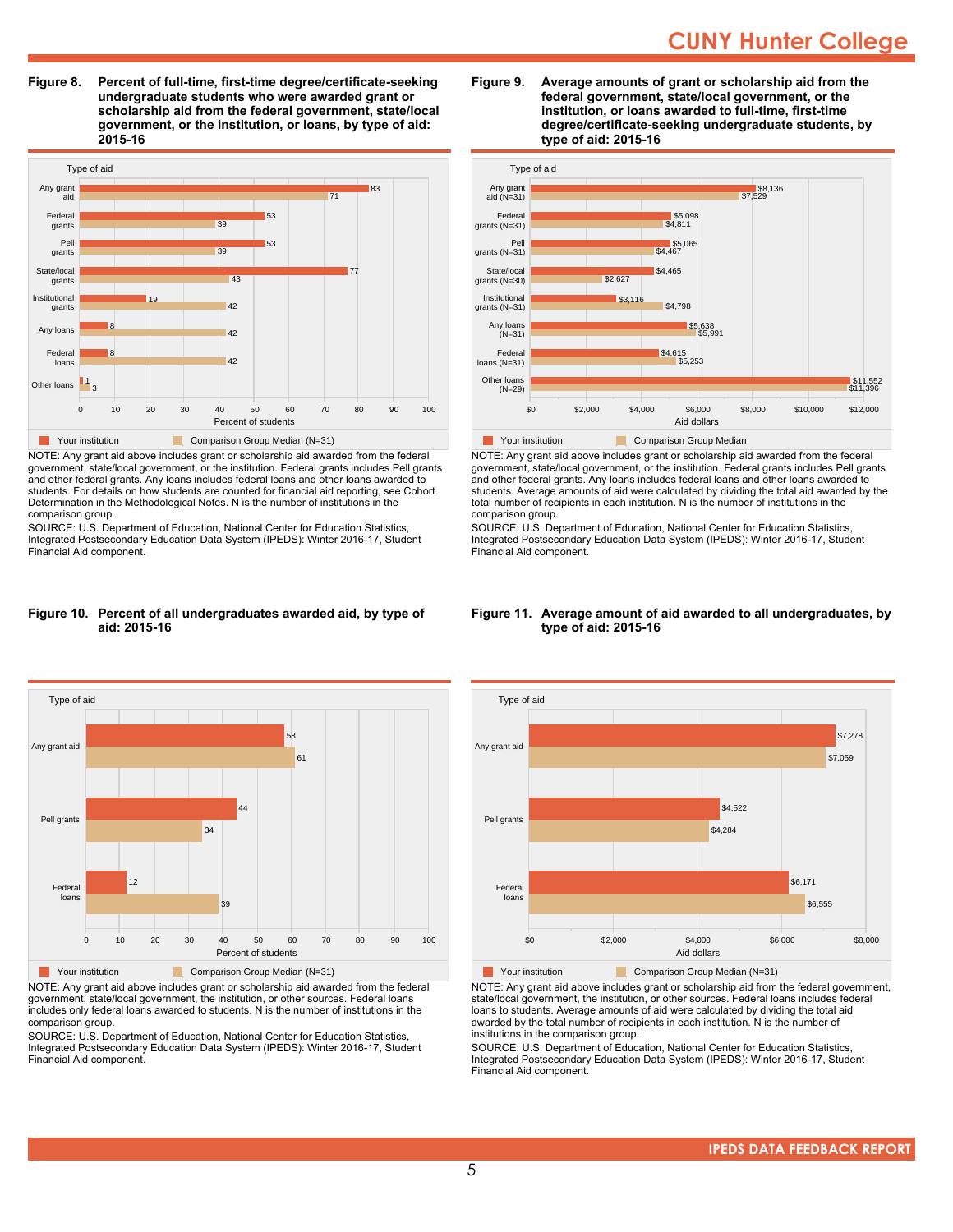**Figure 12. Retention rates of first-time bachelor's degree seeking students, by attendance level: Fall 2015 cohort**



NOTE: Retention rates are measured from the fall of first enrollment to the following fall. Academic reporting institutions report retention data as of the institution's official fall reporting date or as of October 15, 2015. Program reporters determine the cohort with enrollment any time between August 1-October 31, 2015 and retention based on August 1, 2016. Four-year institutions report retention rates for students seeking a bachelor's degree. For more details, see the Methodological Notes. N is the number of institutions in the comparison group.

SOURCE: U.S. Department of Education, National Center for Education Statistics, Integrated Postsecondary Education Data System (IPEDS): Spring 2017, Fall Enrollment component.





NOTE: The 4-, 6-, and 8-year graduation rates are calculated using the number students who completed a bachelor's or equivalent degree from a cohort of students who entered the institution seeking a bachelor's or equivalent degree. For details, see the Methodological Notes. N is the number of institutions in the comparison group. Medians are not reported for comparison groups with less than three values.

SOURCE: U.S. Department of Education, National Center for Education Statistics, Integrated Postsecondary Education Data System (IPEDS): Winter 2016-17, 200% Graduation Rates component.



NOTE: Graduation rate cohort includes all full-time, first-time degree/certificate-seeking undergraduate students. Graduation and transfer-out rates are the Student Right-to-Know rates. Only institutions with mission to prepare students to transfer are required to report transfer out. For more details, see the Methodological Notes. N is the number of institutions in the comparison group.

SOURCE: U.S. Department of Education, National Center for Education Statistics, Integrated Postsecondary Education Data System (IPEDS): Winter 2016-17, Graduation Rates component.

#### **Figure 13. Graduation and transfer-out rates of full-time, first-time degree/certificate-seeking undergraduates within 150% of normal time to program completion: 2010 cohort**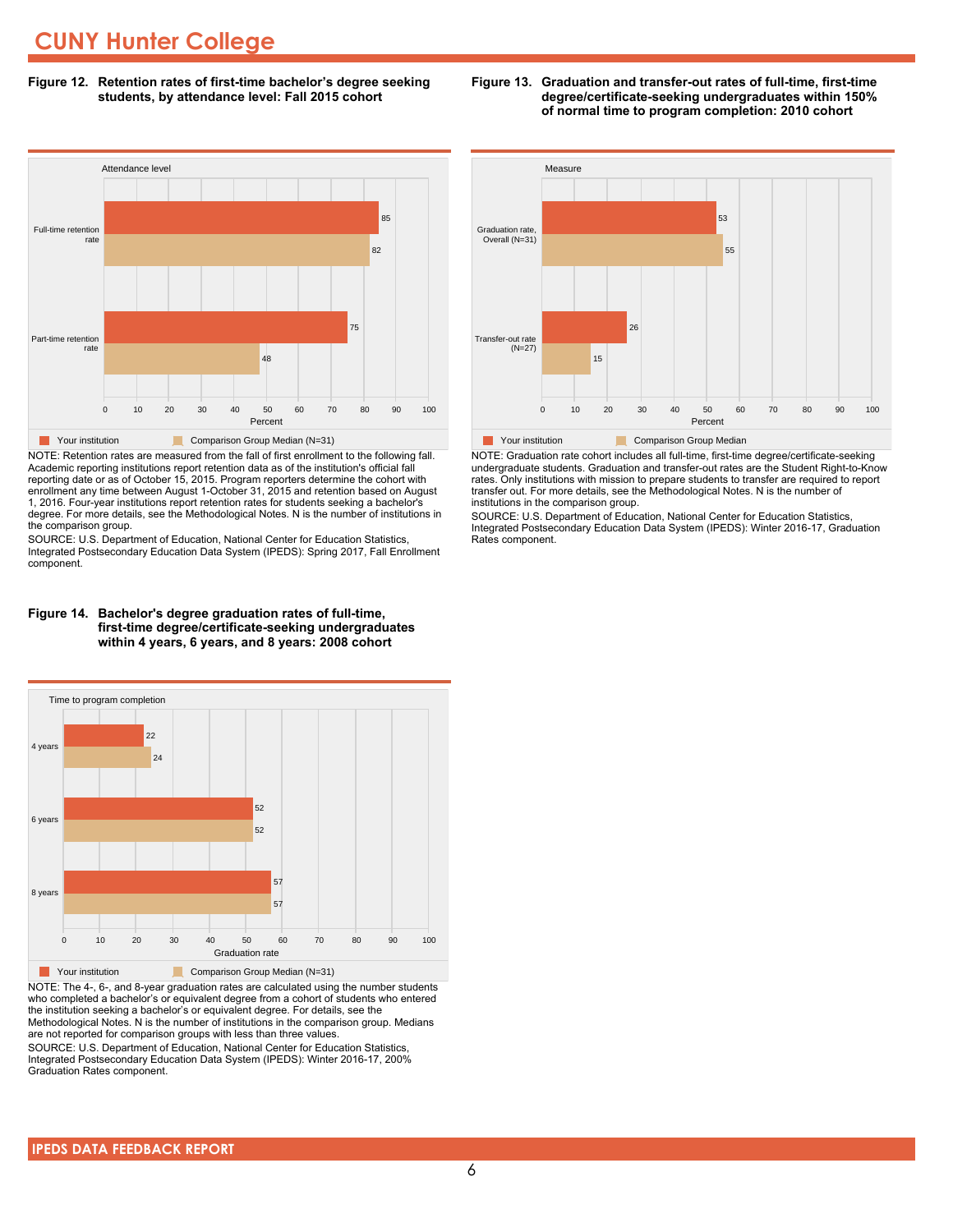#### **Figure 15. Graduation rates of full-time, first-time degree/certificate-seeking undergraduates within 150% of normal time to program completion, by race/ethnicity: 2010 cohort**



NOTE: For more information about disaggregation of data by race and ethnicity, see the Methodological Notes. The graduation rates are the Student Right-to-Know (SRK) rates. Median values for the comparison group will not add to 100%. N is the number of institutions in the comparison group.

SOURCE: U.S. Department of Education, National Center for Education Statistics, Integrated Postsecondary Education Data System (IPEDS): Winter 2016-17, Graduation Rates component.

**Figure 16. Graduation rates of full-time, first-time degree/certificateseeking undergraduates within 150% of normal time to program completion, by financial aid recipients: 2010 cohort**



NOTE: Graduation rate cohort includes all full-time, first-time degree/certificate-seeking undergraduate students. Data were collected on those students, who at entry of the cohort, were awarded a Pell Grant and students who were awarded a Subsidized Stafford loan, but did not receive a Pell Grant. Graduation rates are the Student Right-to-Know rates. Only institutions with mission to prepare students to transfer are required to report transfer out. For more details, see the Methodological Notes. N is the number of institutions in the comparison group.

SOURCE: U.S. Department of Education, National Center for Education Statistics, Integrated Postsecondary Education Data System (IPEDS): Winter 2016-17, Graduation Rates component.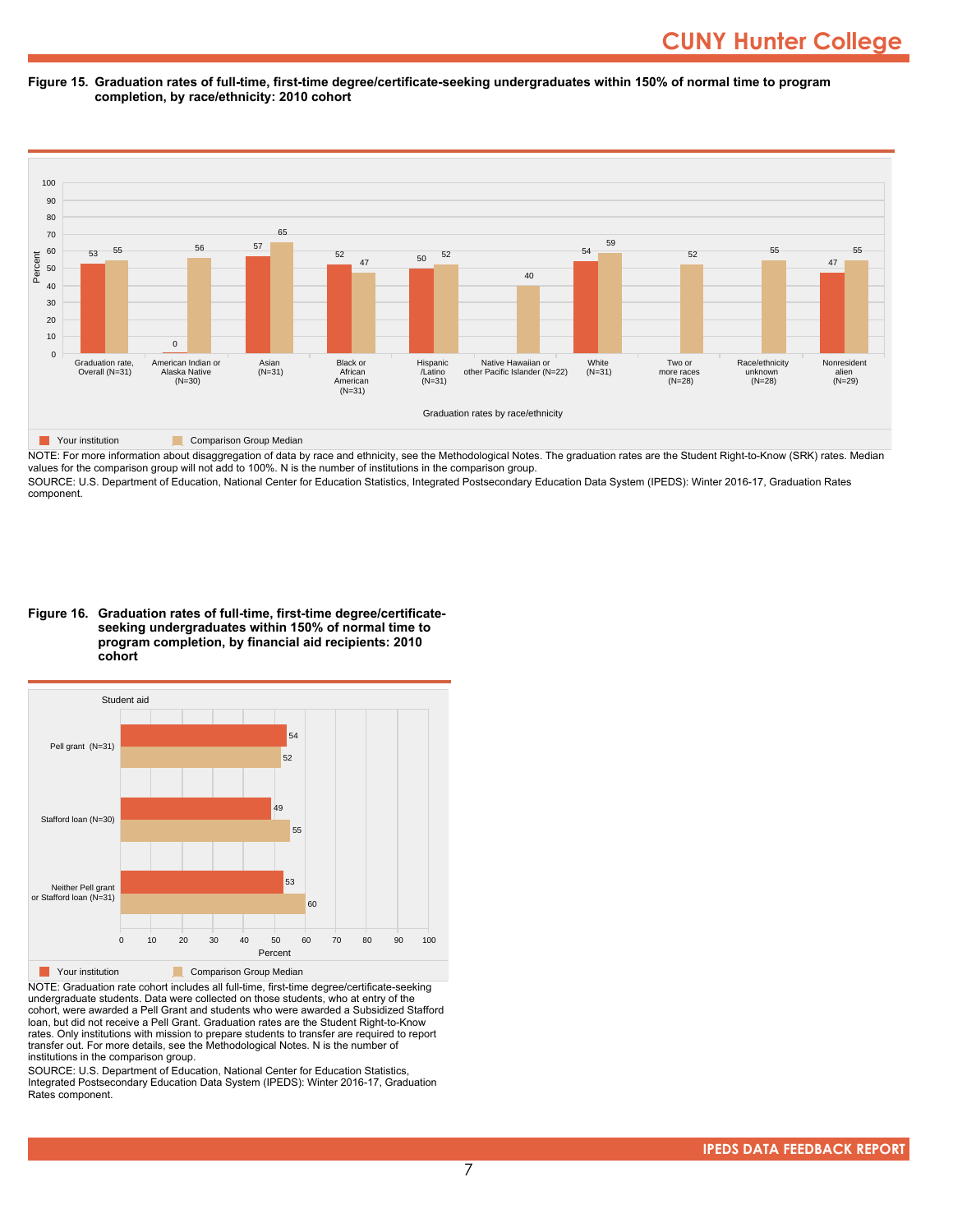#### **Figure 17. Award and enrollment rates of full-time, degree/certificate-seeking undergraduates after 8 years of entry, by prior postsecondary experience: 2008 cohort**



NOTE: Award and enrollment measures are measured from eight years after entering the institution into one of four degree/certificate-seeking undergraduate student cohort (First-time, full-time; First-time, part-time; Non-first-time, full-time; and Non-first-time, part-time). Academic reporting institutions report outcome data as of the institution's official fall reporting date or as of October 15, 2015. Program reporters determine the cohort with enrollment any time between September 1, 2007 and August 31, 2008. For more details, see the Methodological Notes. N is the number of institutions in the comparison group.

SOURCE: U.S. Department of Education, National Center for Education Statistics, Integrated Postsecondary Education Data System (IPEDS): Winter 2016-17, Outcome Measures component.

#### **Figure 18. Award and enrollment rates of part-time, degree/certificate-seeking undergraduates after 8 years of entry, by prior postsecondary experience: 2008 cohort**



NOTE: Award and enrollment measures are measured from eight years after entering the institution into one of four degree/certificate-seeking undergraduate student cohort (First-time, full-time; First-time, part-time; Non-first-time, full-time; and Non-first-time, part-time). Academic reporting institutions report outcome data as of the institution's official fall reporting date or as of October 15, 2015. Program reporters determine the cohort with enrollment any time between September 1, 2007 and August 31, 2008. For more details, see the Methodological Notes. N is the number of institutions in the comparison group.

SOURCE: U.S. Department of Education, National Center for Education Statistics, Integrated Postsecondary Education Data System (IPEDS): Winter 2016-17, Outcome Measures component.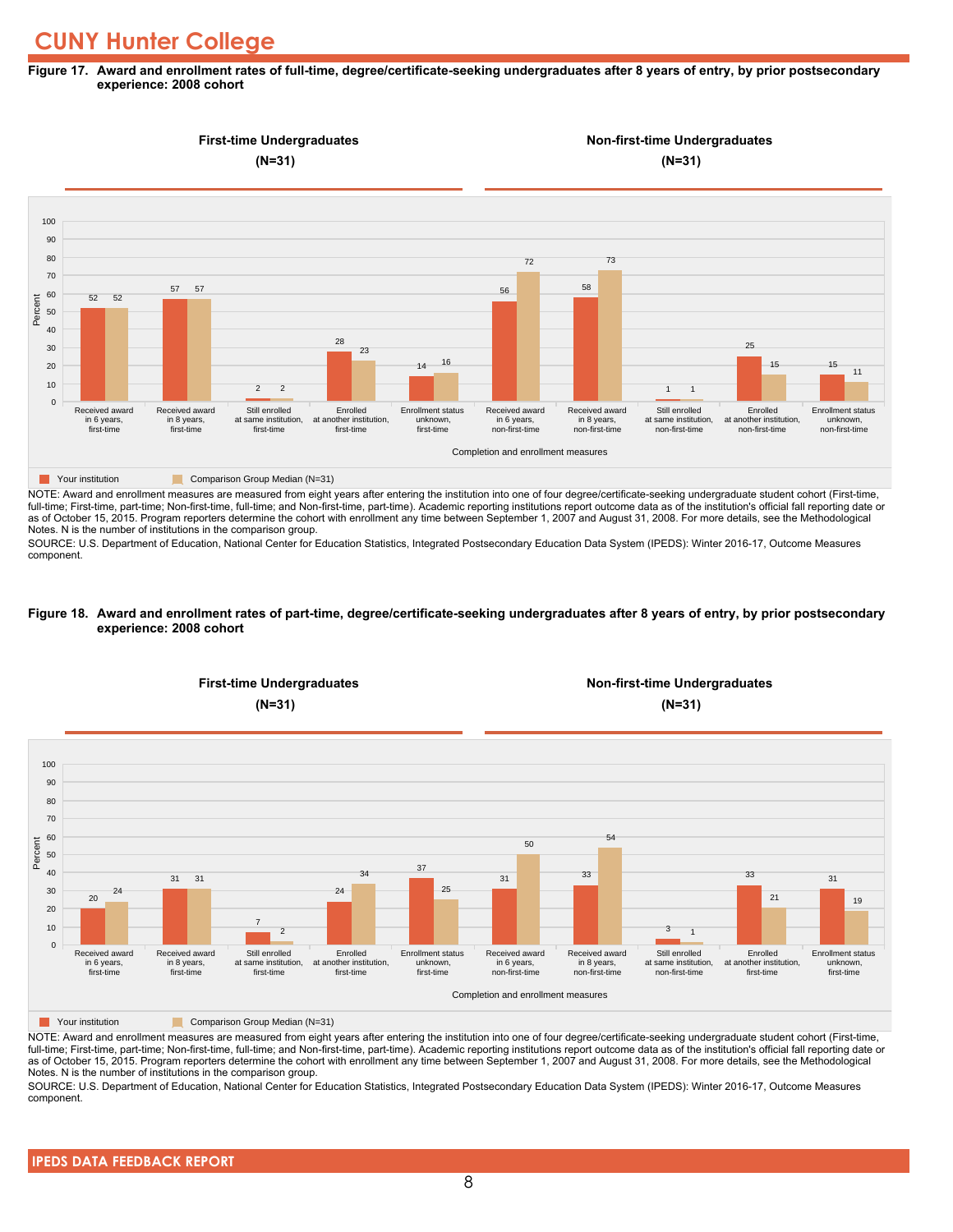**CUNY Hunter College** 

**Figure 19. Percent distribution of core revenues, by source: Fiscal year 2016**

Revenue source 0 10 20 30 40 50 60 70 80 90 100 Percent of function total Other core revenues Investment return 0 Private gifts, grants, and contracts Government grants and contracts Local appropriations State appropriations Tuition and fees 8 11 1 4 19 <sup>24</sup> 0 0  $3^{33}$ 37 28 **The Your institution Comparison Group Median (N=31)** 

NOTE: The comparison group median is based on those members of the comparison group that report finance data using the same accounting standards as the comparison institution. For more information, see the Methodological Notes. N is the number of institutions in the comparison group.

SOURCE: U.S. Department of Education, National Center for Education Statistics, Integrated Postsecondary Education Data System (IPEDS): Spring 2017, Finance component.



**Figure 20. Core expenses per FTE enrollment, by function: Fiscal**

**year 2016**

NOTE: Expenses per full-time equivalent (FTE) enrollment, particularly instruction, may be inflated because finance data includes all core expenses while FTE reflects credit activity only. For details on calculating FTE enrollment and a detailed definition of core expenses, see the Methodological Notes. N is the number of institutions in the comparison group. SOURCE: U.S. Department of Education, National Center for Education Statistics, Integrated Postsecondary Education Data System (IPEDS): Fall 2016, 12-month Enrollment component and Spring 2017, Finance component.

#### **Figure 21. Full-time equivalent staff, by occupational category: Fall 2016**



NOTE: Graduate assistants are not included. For calculation details, see the Methodological Notes. N is the number of institutions in the comparison group. SOURCE: U.S. Department of Education, National Center for Education Statistics, Integrated Postsecondary Education Data System (IPEDS): Spring 2017, Human Resources component.

#### **Figure 22. Average salaries of full-time instructional non-medical staff equated to 9-months worked, by academic rank: Academic year 2016-17**



NOTE: See Methodology Notes for more details on average salary. N is the number of

institutions in the comparison group. SOURCE: U.S. Department of Education, National Center for Education Statistics,

Integrated Postsecondary Education Data System (IPEDS): Spring 2017, Human Resources component.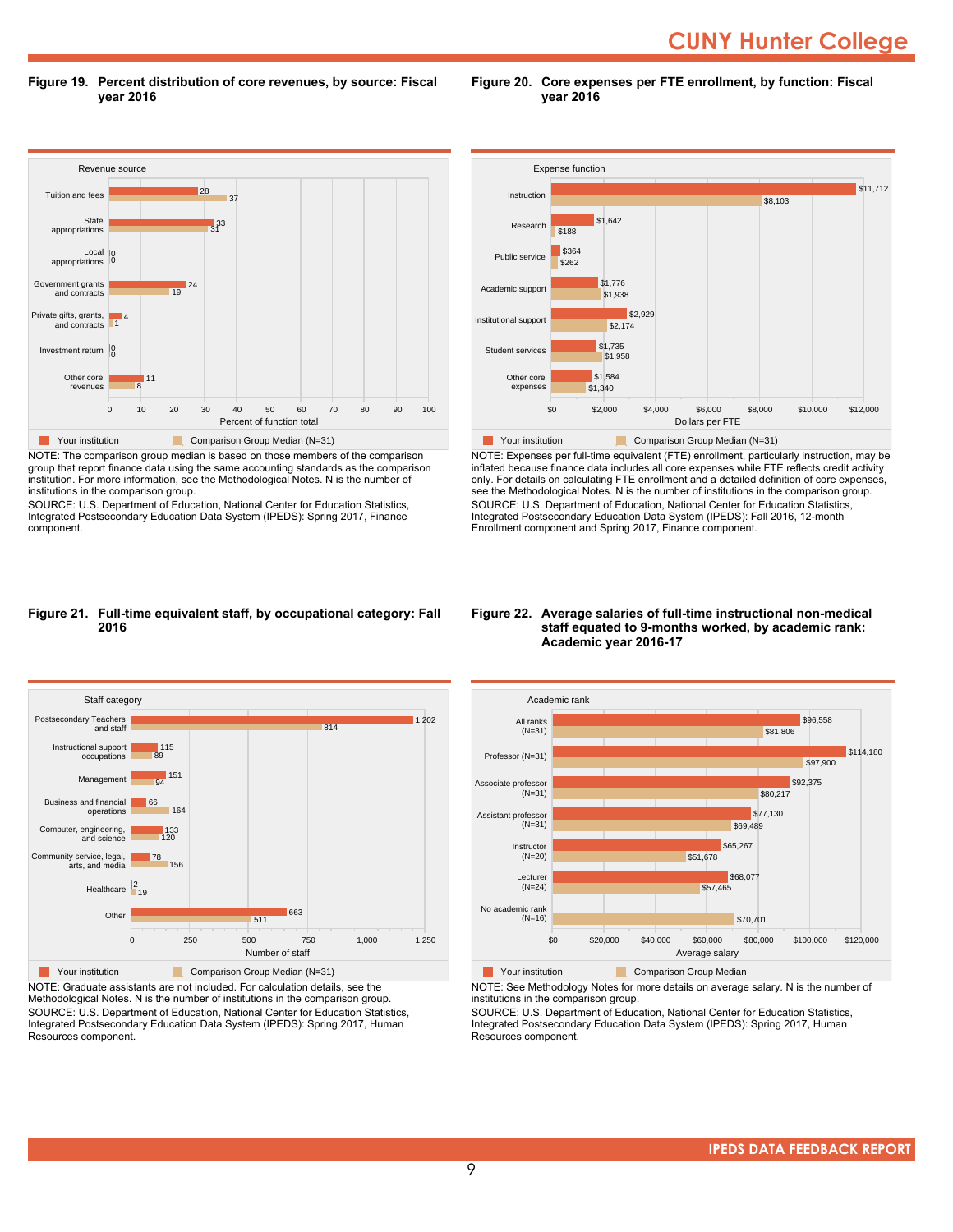# **METHODOLOGICAL NOTES**

# **Overview**

This report is based on data supplied by institutions to IPEDS during 2016-17 data collection year. Response rates exceeded 99% for most surveys. IPEDS First Look reports at <http://nces.ed.gov/pubsearch/getpubcats.asp?sid=010> provide some information on aggregate institutional responses.

# **Use of Median Values for Comparison Group**

This report compares your institution's data to the median value for the comparison group for each statistic shown in the figure. If more than one statistic is present in a figure, the median values are determined separately for each indicator or statistic. Medians are not displayed for comparison groups with fewer than three values. Where percentage distributions are presented, median values may not add to 100%. To access all the data used to create the figures included in this report, go to 'Use the Data' portal on the IPEDS website at this provided link (<http://nces.ed.gov/ipeds>).

# **Missing Statistics**

If a statistic is not reported for your institution, the omission indicates that the statistic is not relevant to your institution and the data were not collected. Not all notes may be applicable to your report.

# **Use of Imputed Data**

All IPEDS data are subject to imputation for total (institutional) and partial (item) nonresponse. If necessary, imputed values were used to prepare your report.

# **Data Confidentiality**

IPEDS data are not collected under a pledge of confidentiality.

# **Disaggregation of Data by Race/Ethnicity**

When applicable, some statistics are disaggregated by race/ethnicity. Data disaggregated by race/ethnicity have been reported using the 1997 Office of Management and Budget categories. Detailed information about the race/ethnicity categories can be found at <https://nces.ed.gov/ipeds/Section/Resources>.

# **Cohort Determination for Reporting Student Financial Aid, Graduation Rates, and Outcome Measures**

Student cohorts for reporting Student Financial Aid and Graduation Rates data are based on the reporting type of the institution. For institutions that report based on an academic year (those operating on standard academic terms), student counts and cohorts are based on fall term data. Student counts and cohorts for program reporters (those that do not operate on standard academic terms) are based on unduplicated counts of students enrolled during a full 12-month period.

# **DESCRIPTION OF STATISTICS USED IN THE FIGURES**

# **Admissions (only for non-open-admissions schools)**

#### *Admissions and Test Score Data*

Admissions and test score data are presented only for institutions that do not have an open admission policy, and apply to first-time, degree/certificate-seeking undergraduate students only. Applicants include only those students who fulfilled all requirements for consideration for admission and who were notified of one of the following actions: admission, non-admission, placement on a wait list, or application withdrawn (by applicant or institution). Admitted applicants (admissions) include wait-listed students who were subsequently offered admission. Early decision, early action, and students who began studies during the summer prior to the fall reporting period are included. For customized Data Feedback Reports, test scores are presented only if scores are required for admission.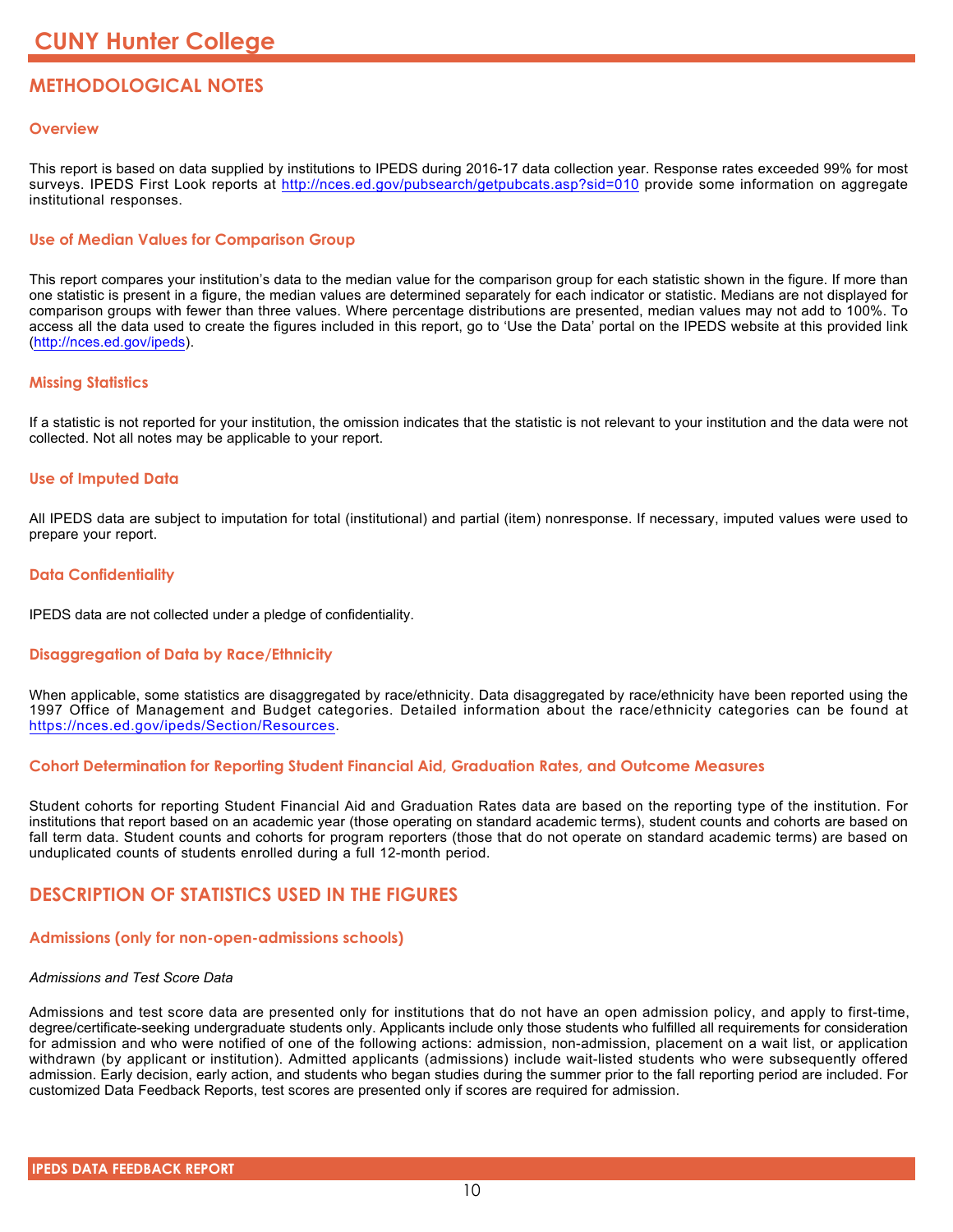### **Student Enrollment**

### *FTE Enrollment*

The full-time equivalent (FTE) enrollment used in this report is the sum of the institution's FTE undergraduate enrollment and FTE graduate enrollment (as calculated from or reported on the 12-month Enrollment component). Undergraduate and graduate FTE are estimated using 12-month instructional activity (credit and/or contact hours). See "Calculation of FTE Students (using instructional activity)" in the IPEDS Glossary at <https://surveys.nces.ed.gov/ipeds/VisGlossaryAll.aspx>.

### *Total Entering Undergraduate Students*

Total entering students are students at the undergraduate level, both full- and part-time, new to the institution in the fall term (or the prior summer term who returned in the fall). This includes all first-time undergraduate students, students transferring into the institution at the undergraduate level, and non-degree/certificate-seeking undergraduates entering in the fall. Only degree-granting, academic year reporting institutions provide total entering student data.

# **Charges and Net Price**

#### *Average Institutional Net Price*

Average net price is calculated for full-time, first-time degree/certificate-seeking undergraduates who were awarded grant or scholarship aid from the federal government, state/local government, or the institution anytime during the full aid year. For public institutions, this includes only students who paid the in-state or in-district tuition rate. Other sources of grant aid are excluded. Average net price is generated by subtracting the average amount of federal, state/local government, and institutional grant and scholarship aid from the total cost of attendance. Total cost of attendance is the sum of published tuition and required fees, books and supplies, and the average room and board and other expenses.

For the purpose of the IPEDS reporting, aid awarded refers to financial aid that was awarded to, and accepted by, a student. This amount may differ from the aid amount that is disbursed to a student.

### **Retention, Graduation Rates, and Outcome Measures**

#### *Graduation Rates and Transfer-out Rate*

Graduation rates are those developed to satisfy the requirements of the Student Right-to-Know Act and Higher Education Act, as amended, and are defined as the total number of individuals from a given cohort of full-time, first-time degree/certificate-seeking undergraduates who completed a degree or certificate within a given percent of normal time to complete all requirements of the degree or certificate program; divided by the total number of students in the cohort of full-time, first-time degree/certificate-seeking undergraduates minus any allowable exclusions. Institutions are permitted to exclude from the cohort students who died or were totally and permanently disabled; those who left school to serve in the armed forces or were called up to active duty; those who left to serve with a foreign aid service of the federal government, such as the Peace Corps; and those who left to serve on an official church mission.

A further extension of the traditional Graduation Rates (GR) component which carries forward 100% and 150% graduation rates data previously reported in the GR component is the Graduation Rates 200% (GR200) component, which request information on any additional completers and exclusions from the cohort between 151% and 200% normal time for students to complete all requirements of their program of study.

Transfer-out rate is the total number of students from the cohort who are known to have transferred out of the reporting institution (without earning a degree/award) and subsequently re-enrolled at another institution within the same time period; divided by the same adjusted cohort (initial cohort minus allowable exclusions) as described above. Only institutions with a mission that includes providing substantial preparation for students to enroll in another eligible institution are required to report transfers out.

#### *Retention Rates*

Retention rates are measures at which students persist in their educational program at an institution, expressed as a percentage. For fouryear institutions, this is the percentage of first-time bachelors (or equivalent) degree-seeking undergraduates from the previous fall who are again enrolled in the current fall. For all other institutions this is the percentage of first-time degree/certificate-seeking students from the previous fall who either re-enrolled or successfully completed their program by the current fall. The full-time retention rate is calculated using the percentage of full-time, first-time degree/certificate-seeking undergraduates, while the part-time rate is calculated using the percentage of part-time, first-time degree/certificate-seeking undergraduates.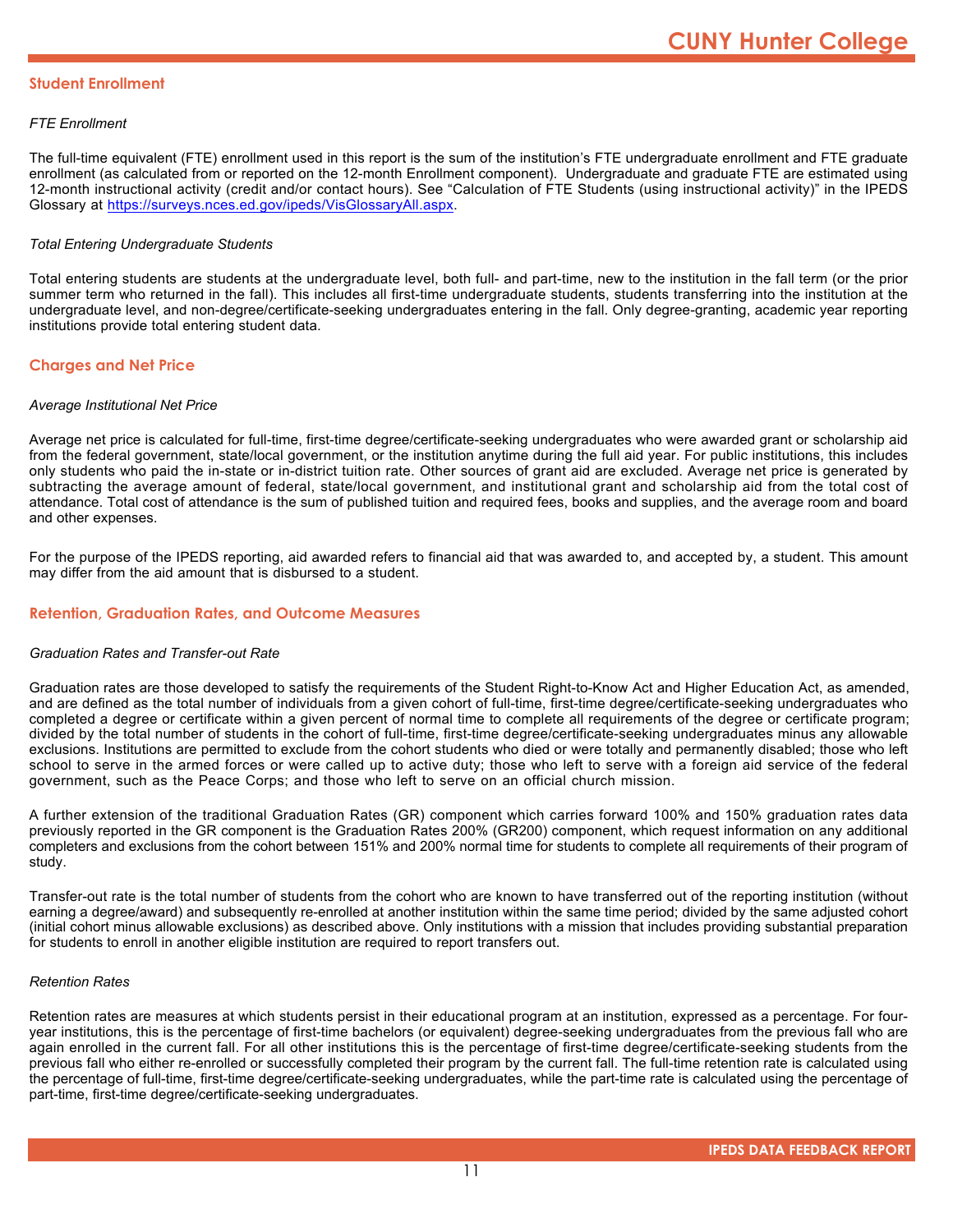### *Outcome Measures Data*

Alternative measures of student success are reported by degree-granting institutions to describe the outcomes of degree/certificate-seeking undergraduate students who are not only first-time, full-time students, but also part-time attending and non-first-time (transfer-in) students. These measures provide the 6-year and 8-year award-completion rates after entering an institution, which is calculated by dividing the number of total awards at 6- or 8-year status points divided by the adjusted cohort. The initial cohort can be revised and take allowable exclusions resulting in an adjusted cohort. The type of award is not reported, but institutions report the first award earned by the student at each status point. For students who did not earn an undergraduate award after 8-years of entry, the enrollment statuses are reported as either still enrolled at the institution, subsequently transferred out of the institution, or status unknown. Unlike the Graduation Rates data, all reporting institutions must report on their transfer outs regardless if the institution has a mission that provides substantial transfer preparation.

#### **Finance**

#### *Core Revenues*

Core revenues for public institutions reporting under GASB standards include tuition and fees; government (federal, state, and local) appropriations and operating and nonoperating grants/contracts; private gifts, grants, and contracts (private operating grants/contracts plus gifts and contributions from affiliated entities); sales and services of educational activities; investment income; other operating and nonoperating sources; and other revenues and additions (capital appropriations and grants and additions to permanent endowments). "Other core revenues" include federal appropriations, sales and services of educational activities, other operating and nonoperating sources, and other revenues and additions.

Core revenues for private, not-for-profit institutions (and a small number of public institutions) reporting under FASB standards include tuition and fees; government (federal, state, and local) appropriations and grants/contracts; private gifts, grants/contracts (including contributions from affiliated entities); investment return; sales and services of educational activities; and other sources (a generated category of total revenues minus the sum of core and noncore categories on the Finance component). "Other core revenues" include government (federal, state, and local) appropriations, sales and services of educational activities, and other sources.

Core revenues for private, for-profit institutions reporting under FASB standards include tuition and fees; government (federal, state, and local) appropriations and grants/contracts; private grants/ contracts; investment income; sales and services of educational activities; and other sources (a generated category of total revenues minus the sum of core and noncore categories on the Finance component). "Other core revenues" include government (federal, state, and local) appropriations and other sources.

At degree-granting institutions, core revenues exclude revenues from auxiliary enterprises (e.g., bookstores and dormitories), hospitals, and independent operations. Non-degree-granting institutions do no report revenue from auxiliary enterprises in a separate category, and thus may include these amounts in the core revenues from other sources.

#### *Core Expenses*

Core expenses include expenses for instruction, research, public service, academic support, institutional support, student services, grant aid/scholarships and fellowships (net of discounts and allowances), and other functional expenses (a generated category of total expense minus the sum of core and noncore functions on the Finance component). Expenses for operation and maintenance of plant, depreciation, and interest are allocated to each of the other functions. Core expenses at degree-granting institutions exclude expenses for auxiliary enterprises (e.g., bookstores and dormitories), hospitals, and independent operations. Non-degree-granting institutions do not report expenses for auxiliary enterprises in a separate category and thus may include these amounts in the core expenses as other expenses. "Other core expenses" is the sum of grant aid/scholarships and fellowships and other expenses.

#### *Endowment Assets*

Endowment assets, for public institutions under GASB standards, and private, not-for-profit institutions under FASB standards, include gross investments of endowment funds, term endowment funds, and funds functioning as endowment for the institution and any of its foundations and other affiliated organizations. Private, for-profit institutions under FASB do not hold or report endowment assets.

#### *Salaries and Wages*

Salaries and wages for public institutions under GASB standards and private (not-for-profit and for-profit) institutions under FASB standards, include amounts paid as compensation for services to all employees regardless of the duration of service, and amounts made to or on behalf of an individual over and above that received in the form of a salary or wage.